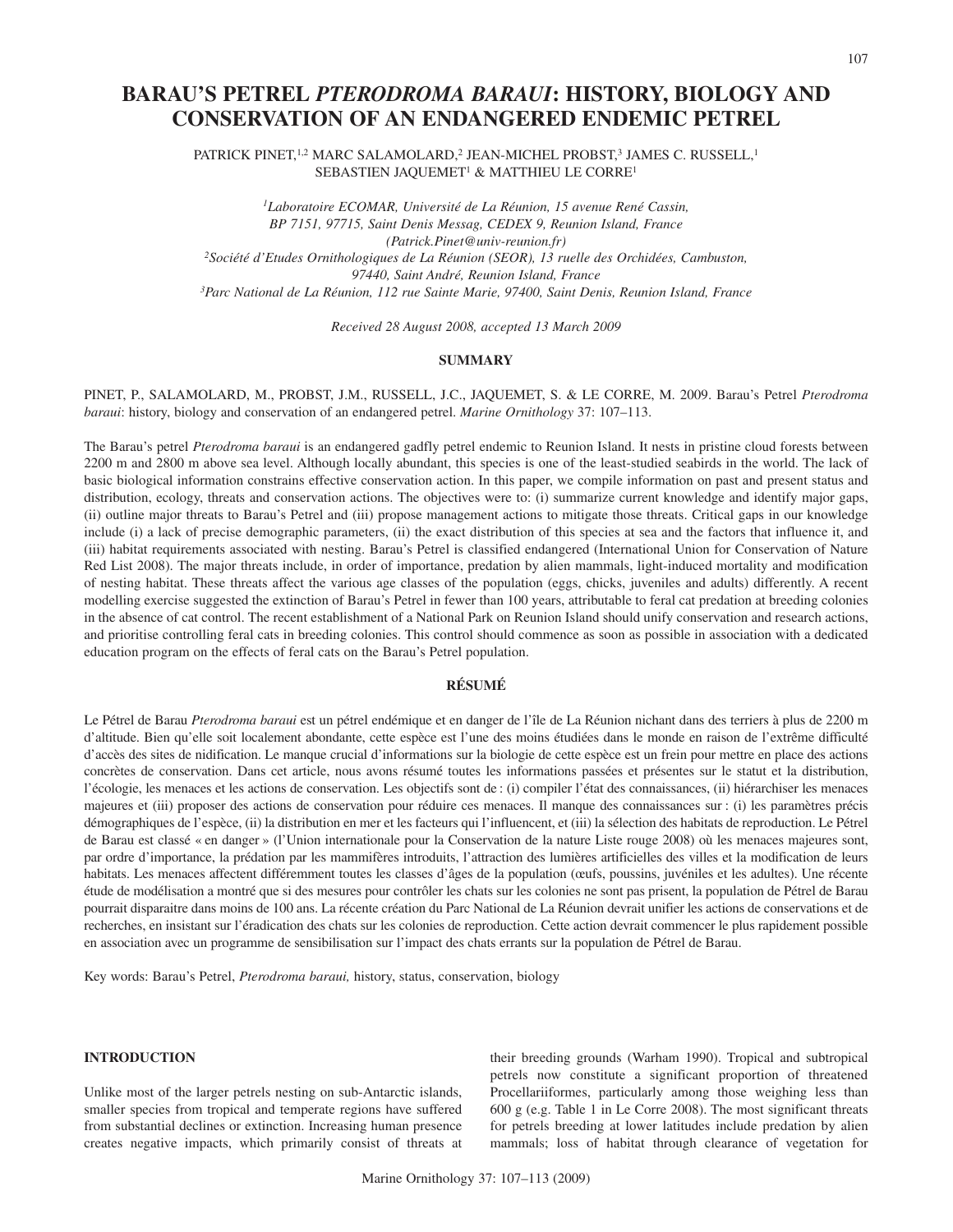agriculture; urbanization; and harvesting of eggs, young or adults for food (BirdLife International 2000). Because many tropical petrels are predicted to become extinct in the near future, knowledge of their biology and ecology is urgently needed to provide effective conservation actions.

In the southwest Indian Ocean, Reunion Island (Fig. 1) holds two endemic gadfly petrels: the Mascarene Petrel *Pseudobulweria aterrima* and the Barau's Petrel *Pterodroma baraui.* As a result of

**Table 1 Linear measurements (mm) and body mass (g) of adult Barau's petrels (captured on colonies) and fledglings (from rescue campaigns) on Reunion Island. Data shown are mean ± s.d. (2003-2008, SEOR data).**

| <b>Characteristic</b> | ADULTS $(n=74)$  | <b>FLEDGINGS</b><br>$(n=100)$ |
|-----------------------|------------------|-------------------------------|
| Wing                  | $295.4 \pm 5.3$  | $285 \pm 17.5$                |
| <b>Tarsus</b>         | $38.7 \pm 1.3$   | $38.9 \pm 1.1$                |
| Culmen                | $33.5 \pm 1.2$   | $32.5 \pm 1.2$                |
| Bill depth            | $12.4 \pm 0.5$   | $11.2 \pm 0.5$                |
| Bill length           | $19.8 \pm 1.1$   | $19.4 \pm 0.9$                |
| Mass                  | $433.6 \pm 36.2$ | $361.9 \pm 52.1$              |

human colonization and expansion on Reunion Island over the last 400 years, and the concomitant introduction of alien mammals (cats, rats and goats), Barau's Petrel is currently listed as an endangered species (International Union for Conservation of Nature Red List 2008). The conservation of a threatened species usually requires detailed understanding of its basic biology, distribution and habitat use (Guisan & Zimmermann 2000). Such data provide a foundation for (i) assessment of the status of and threats to existing populations, (ii) planning of future management actions, and (iii) ongoing monitoring of population status and recovery. The current lack of basic biological information for Barau's Petrel and the few identified colonies (fewer than 10) constrains effective conservation strategies. The recent establishment of a national park on Reunion Island, encompassing most known breeding colonies of Barau's Petrel, is the first step in securing the future survival of this species. This step also provides opportunities for more intensive research on the species.

Over the past few decades, a number of observations and studies have been conducted, but much of this material has not been yet published. The present paper reviews all available data on the biology and ecology of this species in order to (i) identify knowledge gaps, (ii) highlight major threats and (iii) identify priorities for conservation action. The assembled information on past and present status, distribution, ecology, threats and management actions is intended to provide a comprehensive framework for future research and conservation of Barau's Petrel.



**Fig. 1.** Location of Reunion Island in the Indian Ocean, and the areas of Barau's Petrel *Pterodroma baraui* colonies on Reunion. The black frame indicates the boundaries of the special reserve, which includes most known Barau's Petrel colonies.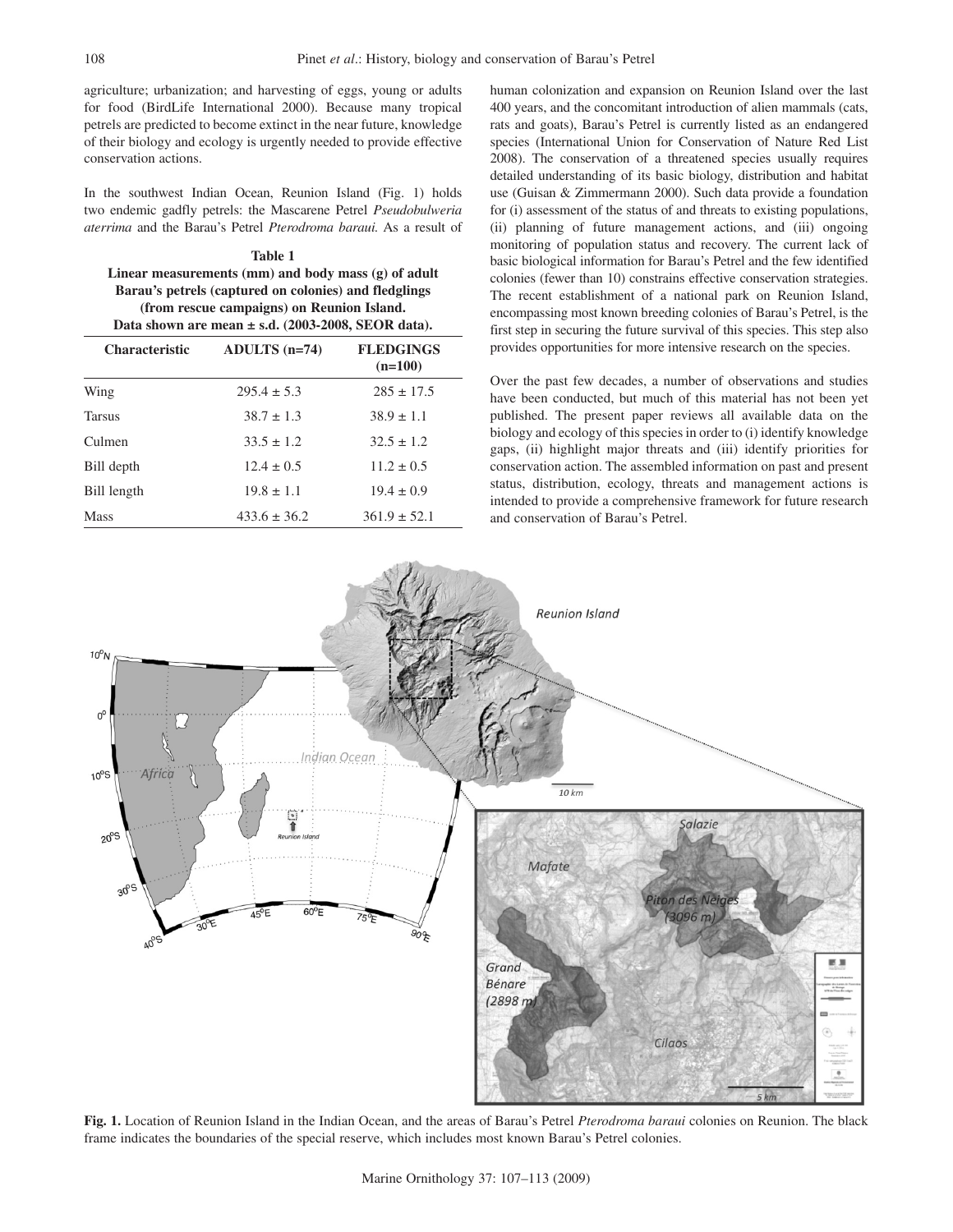## **HISTORY AND STATUS**

The first written observations of Barau's Petrel at Reunion Island were made in 1804 by Bory de Saint Vincent (Jouanin 1987, Barré *et al.* 2005). During one of his explorations, he reported the presence of "Taille vent," which is the common Creole name for Barau's Petrel that is still used today (Gill 1967). "Taille vent" describes the whistling noise emitted by the birds in flight.

The first living Barau's Petrel specimen, found on one of the northern beaches of Reunion Island, was described by Jouanin (1963) and initially named *Bulweria baraui* (in recognition of the local ornithologist Armand Barau). Imber (1985) reclassified this specimen as belonging to the genus *Pterodroma* based on morphologic parameters. Bretagnolle & Attié (1991) concluded that *P. baraui* was phylogenetically close to *P. inexpectata* (endemic to New Zealand), and to a lesser extent, to *P. phaeopygia* (from Galapagos and Hawaii), based on vocalizations. Not long after, Bretagnolle *et al.* (1998) confirmed by genetic analysis the classification of Barau's Petrel within the *Pterodroma* genus, with the closest link being to *P. nigripennis.*

The main distinguishing characteristics of Barau's Petrel are the back and upper-wing coverts, which are pale grey with a vague bluish tinge, contrasting with a prominent dark mid-wing panel M formed by blackish brown-grey outer primaries (Jouanin & Gill 1967, Probst 1996a, Barré *et al.* 2005). Coloration of plumage is slightly different between adults and fledglings, with the adult's upper wing being more brown-grey. Table 1 shows the main morphometric data.

Many historical writings (e.g. Bory de Saint-Vincent 1804) reported that local people used to eat chicks of Procellarids. Indeed, osteologic research, supported by local oral history, reveals evidence for past exploitation of Barau's Petrel by humans (Mourer-Chauvire *et al.* 1999). This species has been protected only since 1989; until then, individuals were still killed for food, and some illegal shooting may have taken place since 1989. Bretagnolle and Attié (1993) described this illegal activity and found that a hunting culture existed beyond 1989, when hunters may have shot at least 50 birds per day (Bretagnolle & Attié 1997). Consumption by humans was also reported in 1995, when an abandoned campsite was discovered within a breeding colony (Probst *et al.* 2000). Several human artefacts were found, including bones of various species such as goats, rats and Barau's Petrels (Probst *et al.* 2000).

Barau's Petrel breeds only on Reunion Island, although one nest was discovered on Rodrigues Island in 1974 (Cheke 1987) and some birds have been observed prospecting in the Valley of Black River National Park in Mauritius Island. No evidence of breeding has been found at both islands recently, however.

It was hypothesized that the species also previously bred on Amsterdam Island, because a large number of bones were found at several sites (Worthy & Jouventin 1999). Before 1995, knowledge of Barau's Petrel breeding colonies on Reunion Island came from limited *ex situ* observations because the colonies could not be accessed (Jouanin & Gill 1967, Brooke 1978, Barré & Barau 1982, Bretagnolle & Attié 1991). Those observations suggested that this petrel is colonial and nested 25 km inland in burrows located on cliffs 2200–2800 m above sea level (asl). The adults reach their nesting sites by soaring on rising air currents (Bretagnolle & Attié 1991). The first colony was discovered in 1995 along the ridge joining Grand Bénare to Piton des Neiges at *c.* 2400 m asl, immediately above an area called Col du Taibit (Probst 1995, Probst *et al.* 2000). A larger colony was then found in 2001 in a remote area, above 2200 m, on the Piton des Neiges. It remains the largest known colony (around 900 burrows) and has been monitored annually since 2004, just before the peak of fledgling departure (April). Several small breeding colonies have been discovered since then and have been identified as Important Bird Areas (Le Corre & Safford 2001). Most known colonies have been included within a special reserve since 2001 (Fig. 1). Recently, increased search effort around one of the highest peaks (Grand Bénare, approximately 2900 m asl) revealed a new and easily accessible breeding colony in 2006. This new colony in a less remote area provides a good opportunity for more intensive studies on the ecology of Barau's Petrels. Currently, two breeding sites are monitored: 160 and 130 burrows at Piton des Neiges and Grand Bénare respectively (Fig. 1).

There are no data on population sizes or trends before 1990. Shipborne surveys estimated the population to be between 15 000 and 20 000 birds (Stahl & Bartle 1991). Annual coastal counts to monitor the size and trend of the population have been undertaken once annually since 1996 by the local ornithological society [Société d'études ornithologiques de la Réunion (SEOR)]. However, as an index, these counts are difficult to reliably interpret. Because of the high variability, no evidence of population change in recent years has been found (Salamolard 2007). Probst *et al.* (2000) estimated the population to consist of fewer than 3800 breeding pairs. The most recent estimate in 2001, based on the discovery of the new breeding colonies, gives a number of 4000 to 6500 breeding pairs spread over 10 colonies (Le Corre & Safford 2001).

# **BIOLOGY AND ECOLOGY**

#### **Nesting habitats**

Reunion Island (21°S, 55°33′E) is part of the Mascarene archipelago. It is a mountainous volcanic island covering  $2512 \text{ km}^2$  in the tropical southwest Indian Ocean (Fig. 1). The central part of the island consists of a volcanic massif comprising three collapsed craters called Mafate, Cilaos and Salazie, dominated by the highest central peak Piton des Neiges, 3069 m. Colonies are associated mainly with upland cloud forest in which endemic shrubs such as *Erica reunionensis* (Ericaceae), and *Sophora denudata* (Fabaceae), are the dominant plants (Cadet 1977, Probst *et al.* 2000). This forest is among the least altered ecosystems of the Mascarene archipelago (Thébaud & Strasberg 1997).

Barau's Petrels nest in earth burrows, in crevices or under rocks. Burrows are on average 98 cm long, 19 cm wide and 11 cm high (Probst *et al.* 2000). Sticks (mostly *Erica reunionensis*) are used as nesting material (Probst *et al.* 1995, 2000). Depending on habitat, the density of burrows ranges from  $0.03/m^2$  to  $0.35/m^2$ , on the ridge and on the plateau respectively (Probst *et al.* 2000). These results suggest that a thick humus layer may be a prerequisite to burrow establishment for Barau's Petrel, and factors that may influence nest selection seem to be vegetation cover, slope and altitude (Probst *et al.* 2000).

#### **Life history and breeding phenology**

Little is known of the breeding biology of Barau's Petrels and very few data are available on their reproductive and demographic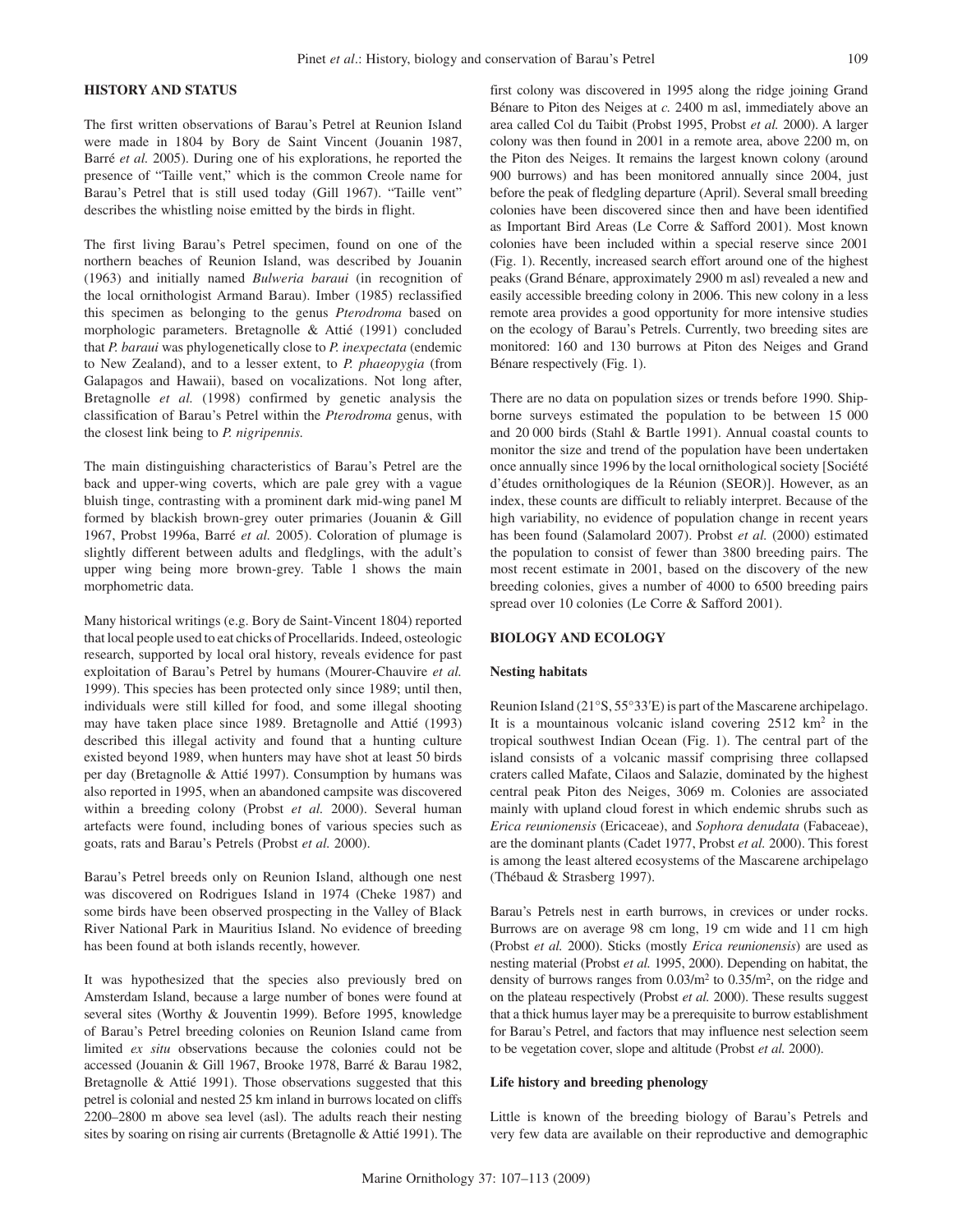parameters. What is known suggests that their biology is similar to that of the high-altitude-nesting Hawaiian Dark-rumped Petrel *P. sandwichensis* (Simons 1984, 1985). Barau's Petrel fledglings are attracted by urban light and this phenomenon causes massive and seasonal light-induced mortality [Le Corre *et al.* 2002 (see "Threats" section)].

Using the number of fledglings attracted by urban lights (Fig. 2) as a proxy of fledging dates, we constructed a breeding phenology of the species (Fig. 3). The fledging peak occurs in mid-April (Fig. 2) and shows that Barau's Petrels are highly synchronous summer breeders. Assuming an incubation period of 45 days and a chickrearing period of three months [as for the Hawaiian Dark-rumped Petrel (Simons 1984, 1985)], we estimated that the mean laying period is in November, which is consistent with observation of displaying, burrowing and activities at colonies (Bretagnolle & Attié 1991, authors unpub. data).

#### **Marine biology**

## *Distribution at sea*

Few data are available on the distribution and behaviour of Barau's Petrels at sea. No tracking has been down so far, and so knowledge about its at-sea distribution is based on ship surveys only. The species has a tropical and subtropical distribution throughout the Indian Ocean (Fig. 4), where individuals tends to select areas of



**Fig. 2.** Daily schedule of Barau's Petrel *Pterodroma baraui*  fledglings rescued during the rescue campaign between 1995 and 2007 (Société d'études ornithologiques de la Réunion data).



**Fig. 3.** Annual breeding cycle of Barau's Petrel *Pterodroma baraui* at Reunion Island. Thick lines show peak activity; thin lines, offpeak activity.

intermediate salinity and warm water (Pocklington 1979). Records at sea tend to show a seasonal variation in distribution (Fig. 4), with most birds observed in the southwest Indian Ocean (200 km to 2000 km south of Reunion Island) between September and April—the breeding season (Gill 1967, Jouanin & Gill 1967, Frost 1981, Bourne 1989, Stahl & Bartle 1991). During the non-breeding period (May–August), most records are from the northern Indian Ocean (Fig. 4).

## **Trophic ecology**

Barau's Petrel is a pelagic seabird that feeds at the sea surface by surface-seizing, dipping and surface-plunging. They take mostly squid and fish (Stahl & Bartle 1991, Ballance & Pitman 1999, authors unpub. data). Barau's petrels forage alone or in small flocks and are often associated with Sooty Terns *Sterna fuscata* and Audubon Shearwaters *Puffinus lherminieri* (Stahl & Bartle 1991, Jaquemet *et al.* 2004). A recent study showed differences in  $\delta^{13}$ C and  $\delta^{15}$ N values in liver between young and adult Barau's Petrels (Kojadinovic *et al.* 2008), suggesting that young and adults consume different prey.

#### **Threats**

The two main threats to Barau's Petrels both occur on land during the breeding period:

- predation by alien mammals, and
- • artificial-light-induced mortality.

#### *Predation*

Introduced predators are a major threat to seabirds worldwide (Chapuis *et al.* 1994) and Procellariiforms that attend colonies for long periods and breed on the ground or in burrows are particularly vulnerable. Cats *Felis catus* were probably introduced to Reunion Island in the early 17th century as a biologic control for rats and are



**Fig. 4.** At-sea observations of Barau's Petrel *Pterodroma baraui*  since 1988. Black dots represent records during breeding season, and triangles represent records during non-breeding season. (Data from Gill 1967, Jouanin & Gill 1967, Frost 1981, Bourne 1989, Carter *et al.* 1989, Stahl & Bartle 1991, Lambert 2001, J.W. Enticott in Lambert 2001, van Marle & Voous 1988, van den Berg *et al.* 1990, Chapman & Cheshire 1987, Dunlop *et al.* 1988.)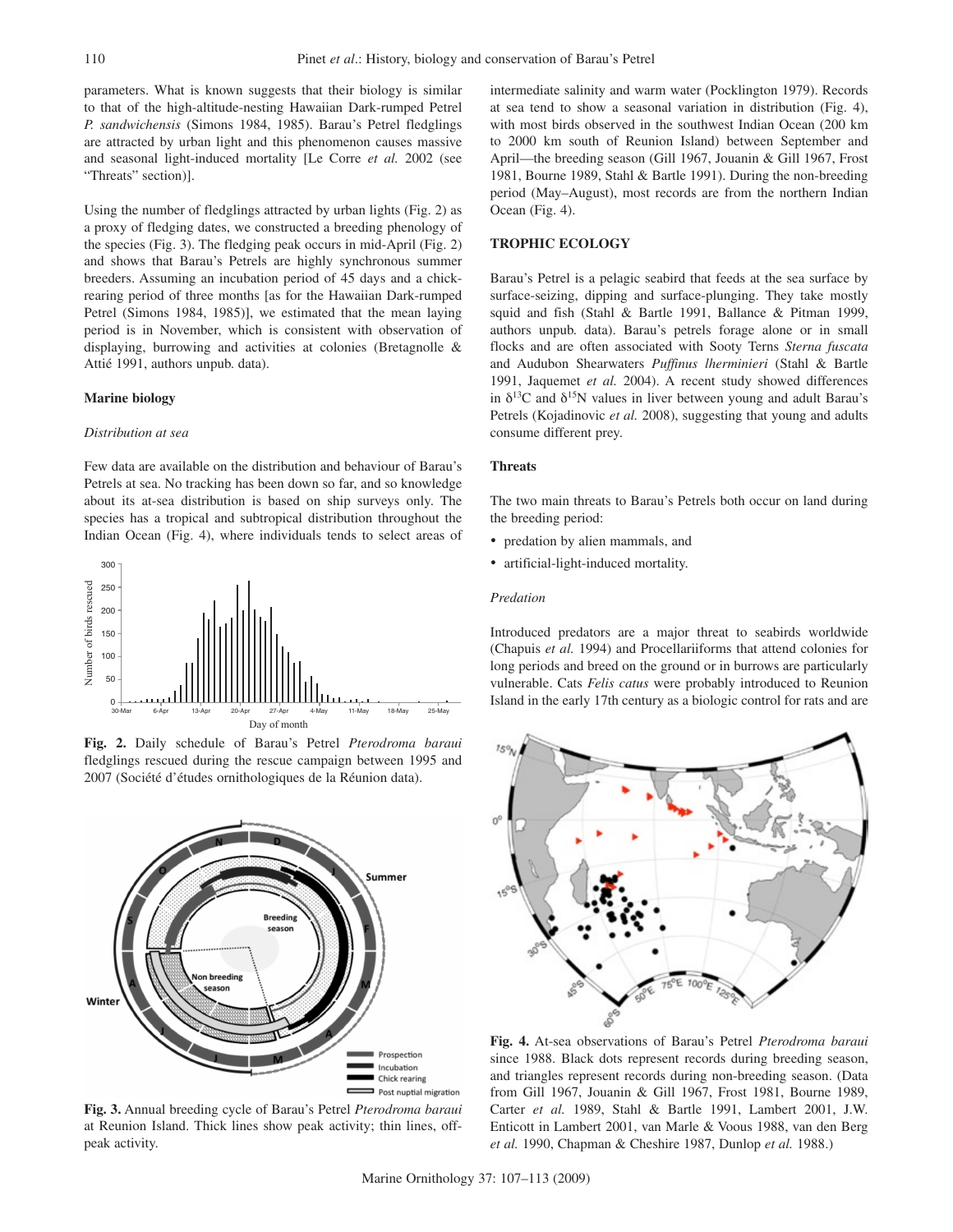now widespread across all habitats, from the coast to the highest mountains. They have contributed to the extinction of several Reunion's bird species (Barré *et al.* 1996).

To date, only one study has analyzed the impact of alien predators on Barau's Petrel. Faulquier *et al.* (in press) quantified predation by cats within two monitored colonies. Feral cats preyed mostly on Barau's Petrels, given that 57% of cat scats contained petrel remains. Although data are lacking on the number of cats in the colonies, a conservative estimate suggests that more than 900 birds are killed by cats annually in these two studied colonies (Faulquier *et al.* in press). Cats kill adults (58% of carcasses) and fledglings (42%) alike. The presence of only a few cats may be a major conservation problem for this species. A recent modelling exercise suggested the potential extinction of Barau's Petrel in less than 100 years if cats are not removed or effectively controlled (Russell *et al.* in press).

Rats are uncommon within Barau's Petrel colonies (Fontaine 2006). Faulquier *et al.* (in press) suspect that this situation is not the result of top-down control by cats, but of bottom-up control by food resources available to rats. If rats do prey on Barau's Petrel, they are likely to take only eggs and chicks, not adults as cats do. A consequence of this stage-specific predation is that the Barau's Petrel population is more sensitive to cat predation (which reduces adult survival) than to rat predation (which reduce breeding success) (Keitt *et al.* 2002, Le Corre 2008, Russell *et al.* in press). Thus, if cat control leads to an increase in rat density (as a result of a mesopredator release), the result would not necessarily be a decline in the petrel population (Le Corre 2008).

#### *Urban light-induced mortality*

The increasing number of lights associated with the ongoing urbanization of Reunion Island is a serious threat to Barau's Petrels. Since 1995, SEOR has implemented rescue campaigns each year to census grounded birds and to save as many birds as possible. Between 1995 and 2008, more than 5000 fledglings were rescued (Fig. 5), of which 90% were ringed and released successfully (Le Corre *et al.* 2003, Salamolard *et al.* 2007). Each year, around 429  $\pm$  212 birds (excluding the small sample size from 1995, Fig. 5) were found grounded after being attracted by lights (with a maximum of 835 rescued birds in 2001, Fig. 5). Le Corre *et al.* (2002) estimate that these figures may represent an average of 20% of the fledglings produced each year. The number of fledglings found grounded each year is highly variable (Fig. 5) and probably reflects variability in breeding success at colonies.





#### **MANAGEMENT AND RESEARCH NEEDS**

Since the late 1990s, conservation awareness has improved greatly on Reunion Island, leading to the establishment of a large protected area (national park) that encompasses most known breeding sites of Barau's Petrel. Despite these achievements, several conservation actions have yet to be implemented.

First, control of cats at Barau's Petrel colonies should be undertaken year round, particularly during the non-breeding season, when petrels are absent and cats have to turn to other food sources, increasing the likelihood of them taking baits. Given the steep and treacherous nature of the terrain where Barau's Petrel breed, the most labourand cost-efficient means of cat control is target-specific poisoning. Checking live traps daily would be almost impossible over the large areas where cats are likely to range and require targeting. A number of suitable toxins and delivery methods have recently been developed, which would be appropriate for cat control on Reunion Island (see Hetherington *et al.* 2007, Murphy *et al.* 2007, Algar & Brazell 2008). Like other oceanic islands, Reunion benefits from the absence of native mammals (excluding three insectivorous bat species), allowing a wider array of methods to be used for mammalian predator control. Counterproductively, however, French legislation affords equal protection to both domestic and feral cats (Faulquier *et al.* in press). Thus, the eradication of cats at Barau's Petrel colonies is currently illegal! Legislation has to change to allow provisions for controlling feral cats at sites where they are a conservation threat. This should be undertaken in association with a rigorous education program on the impacts of feral cats.

In addition, a rescue program for grounded fledglings has been operating effectively since 1995. The peak of the fledgling period covers less than one month, generally in some restricted areas. Shielding or switching off the lights that regularly attract large numbers of birds during this period should be a priority conservation action. Discussions are currently ongoing with local authorities to implement seasonal reductions of urban light in these areas.

Research is needed to more precisely estimate population size, demographic parameters and trends in the population. Longterm banding studies are needed to determine adult and juvenile survival and age of first reproduction. All rescued fledglings are routinely banded, but very few band have been recovered, and consequently, the survival rate of rescued fledglings after their release is unknown. At-sea data on Barau's Petrel are also needed to understand how these birds use the marine environment. Direct and indirect competition with fisheries should both be evaluated to highlight potential mortality or threats at sea.

# **CONCLUSIONS**

In summary, the priorities regarding Barau's Petrel conservation on Reunion Island are (i) removal or control of cats at colonies and development of a regulatory framework to achieve this control within the French legislative system; (ii) a continued rescue campaign for grounded birds; and (iii) expansion of the protected area to include all colonies. The priorities for research include (i) intensified survey and population monitoring efforts to determine population size, survivorship, mortality and the effects of environmental factors; (ii) acquisition of data on nest-site selection and breeding productivity for understanding the relationship between environmental parameters and breeding success, (iii) study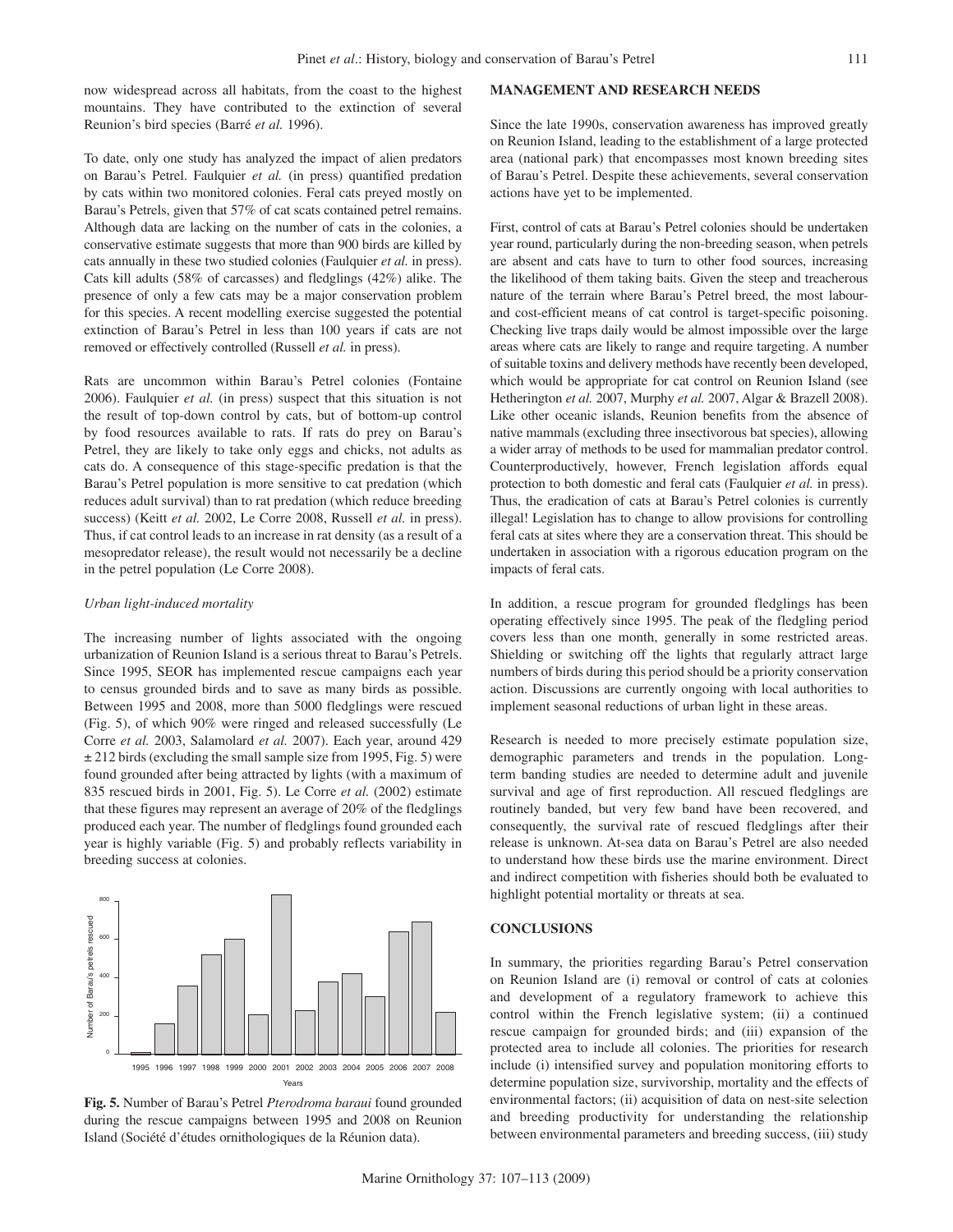of the distribution of Barau's Petrel at sea during both the breeding and non-breeding seasons to understand how these birds use the marine environment and (iv) evaluation of the impact of other potential threats (e.g. rats, poaching, industrial fisheries).

## **Acknowledgements**

P. Pinet benefited from a PhD grant given by the Region Réunion and the European Social Fund. The authors thank all the volunteers who have contributed to Barau's Petrel conservation, research and rescue of downed birds: Lucie Faulquier, Thomas Ghestemme, Martin Riethmuller, Rémi Fontaine, Nelly Minatchy, Thomas Duval, Christophe Caumes, Fabien Jan, Minou Monta, Audrey Valery and the many volunteers who participated over the years. We also thank the Brigade de La Nature of the Indian Ocean and the Peloton de Gendarmerie de Haute Montagne of Cilaos for their useful field assistance and their motivation since 2001. We thank David Priddle and Chris Powell for their thorough comments and corrections. We acknowledge SEOR and the Museum d'Histoire Naturelle for their contributions and their hard work on the protection of this endangered bird and the collection of data. Funding from Direction Régionale de l'Environnement Réunion, EDF (Electricité de France) and Réunion Region has supported the rescue campaigns. FEDR (Fonds européen de développement regional) has funded the conservation plan.

## **REFERENCES**

- ALGAR, D. & BRAZELL, R.I. 2008. A bait-suspension device for the control of feral cats. *Wildlife Research* 35: 471–476.
- BALLANCE, L.T. & PITMAN, R.L. 1999. Foraging ecology of tropical seabirds. In: Adams, N.J. & Slotow, R.H. (Eds). Proceedings of the 22nd International Ornithology Congress; Durban, South Africa, 1998. Johannesburg: Birdlife South Africa. pp. 2057–2071.
- BARRÉ, N. & BARAU, A. 1982. Oiseaux de la Réunion. Saint Denis, France: Arts graphiques modernes. 196 pp.
- BARRÉ, N., BARAU, A. & JOUANIN, C. 2005. Le grand livre des oiseaux de la Réunion. 2nd ed. Paris: Editions du Pacifique. 208 pp.
- BARRÉ, N., BARAU, A. & JOUANIN, C. 1996. Oiseaux de la Réunion. Paris: Les Éditions du Pacifique. 228 pp.
- BIRDLIFE INTERNATIONAL. 2000. Threatened birds of the world: the official source for birds on the IUCN red list. Barcelona & Cambridge: Lynx Edicions & BirdLife International. 852 pp.
- BOURNE, W.R.P. 1989. Seabird reports received in 1987 and 1988. *Sea Swallow* 38: 7–30.
- BRETAGNOLLE, V. & ATTIE, C. 1991. Status of Barau's Pétrel (*Pterodroma baraui*) colony sites, breeding population and taxonomic affinities. *Colonial Waterbirds* 14: 25–33.
- BRETAGNOLLE, V. & ATTIE, C. 1993. Massacre d'une espèce protégée sur le territoire français: le Pétrel de Barau. *Courrier de la Nature* 138: 1–4.
- BRETAGNOLLE, V. & ATTIE, C. 1997. Statut et conservation des oiseaux marins de l'Ouest de l'Océan Indien. *Courrier de la Nature* 163: 24–29.
- BRETAGNOLLE, V., ATTIE, C. & PASQUET, E. 1998. Cytochrome B evidence for the validity and phylogenetic relationships of *Pseudobulweria* and *Bulweria* (Pros larüdae). *Auk* 115: 188–195.
- BROOKE, M. 1978. Inland observations of Barau's Petrel *Pterodroma baraui* on Réunion. *Bulletin of the British Ornithologists' Club* 98: 90–95.
- CADET, L.J.T. 1977. La végétation de l'Ile de La Réunion: étude phytoécologique et phytosociologique [dissertation]. Marseille, France: Université Aix-Marseille III.
- CARTER, M., REID, T., & LANSLEY 1989. Barau's petrel Pterodroma baraui, a new species for Australia. Australian Birdwatcher 13:39–43.
- CHAPMAN, S.E. & CHESHIRE, N.G. 1987. Notes on seabird reports received 1986. *Sea Swallow* 36: 32–46.
- CHAPUIS, J.L., BOUSSES, P. & BARNAUD, G. 1994. Alien mammals, impact and management in the French sub Antarctic islands. *Biological Conservation* 67: 97–104.
- CHEKE, A.S. 1987. An ecological history of the Mascarene Islands, with particular reference to extinctions and introductions of land vertebrates. In: Diamond, A.W. Studies of the Mascarene Island birds. Cambridge, UK: Cambridge University Press. pp. 7–89.
- DUNLOP, J.N., CHESHIRE, N.G. & WOOLLER, R.D. 1988. Observations on the marine distribution of tropicbirds, Sooty and Bridled Terns, and gadfly petrels from the eastern Indian Ocean. *Ocean Records of Western Australian Museum* 14: 237–247.
- FAULQUIER, L., FONTAINE, R., VIDAL, E., SALAMOLARD, M. & LE CORRE, M. In press. Feral cats *Felis catus* threaten the endangered endemic Barau's Petrel *Pterodroma baraui* at Reunion Island (Western Indian Ocean). *Colonial Waterbirds.*
- FONTAINE, R. 2006. Impact des prédateurs introduits sur le Pétrel de Barau (*Pterodroma baraui*), oiseau marin endémique de la Réunion. Rapport de Master 2 Recherche Biodiversité et Ecologie Continentale. Reunion Island, France: Université de La Réunion.
- FROST, P.G.H. 1981. Seabird distribution in the subtropical and subantarctic zones of the Indian Ocean. In: Cooper, J. (Ed). Proceedings of the Symposium on Birds of the Sea and Shore; Cape Town, South Africa; 19-21 November 1979. Cape Town, South Africa: African Seabird Group. pp. 197–198.
- GILL, F.B. 1967. Observations on the pelagic distribution of seabirds in the western Indian Ocean. *Proceedings of the United States National Museum* 123(3605):. 33 pp.
- GUISAN, A. & ZIMMERMANN, N.E. 2000. Predictive habitat distribution models in ecology. *Ecological Modelling* 135: 147–186.
- HETHERINGTON, C.A., ALGAR, D., MILLS, H. & BENCINI, R. 2007. Increasing the target-specificity of Eradicat for feral cat (*Felis catus*) control by encapsulating a toxicant. *Wildlife Research* 34: 467–471.
- IMBER, M.J. 1985. Origins, phylogeny and taxonomy of the gadfly petrels *Pterodroma* spp. *Ibis* 127: 197–229.
- JAQUEMET, S., LE CORRE, M. & WEIMERSKIRCH, H. 2004. Seabird community structure in a coastal tropical environment: importance of natural factors and fish aggregating devices (FADs). *Marine Ecology Progress Series* 268: 281–292.
- JOUANIN, C. & GILL, F.B. 1967. Recherche du Petrel de Barau *Pterodroma baraui. L'Oiseau et Revue Français d'Ornithologie* 37: 1–19.
- JOUANIN, C. 1963. Un pétrel nouveau de la Reunion *Bulweria baraui. Bulletin Muséum National d'Histoire Naturelle* 35: 593–597.
- JOUANIN, C. 1987. Notes on the nesting of Procellariiformes in Reunion. In: Diamond, A.W. (Ed). Studies of the Mascarene Island birds. Cambridge, UK: Cambridge University Press. pp. 359–363.
- KEITT, B.S., WILCOX, C., TERSHY, B.R, CROLL, D.A. & DONLAN, C.J. 2002. The effect of feral cats on the population viability of black-vented shearwaters (*Puffinus opisthomelas*) on Natividad Island, Mexico. *Animal Conservation* 5: 217–223.